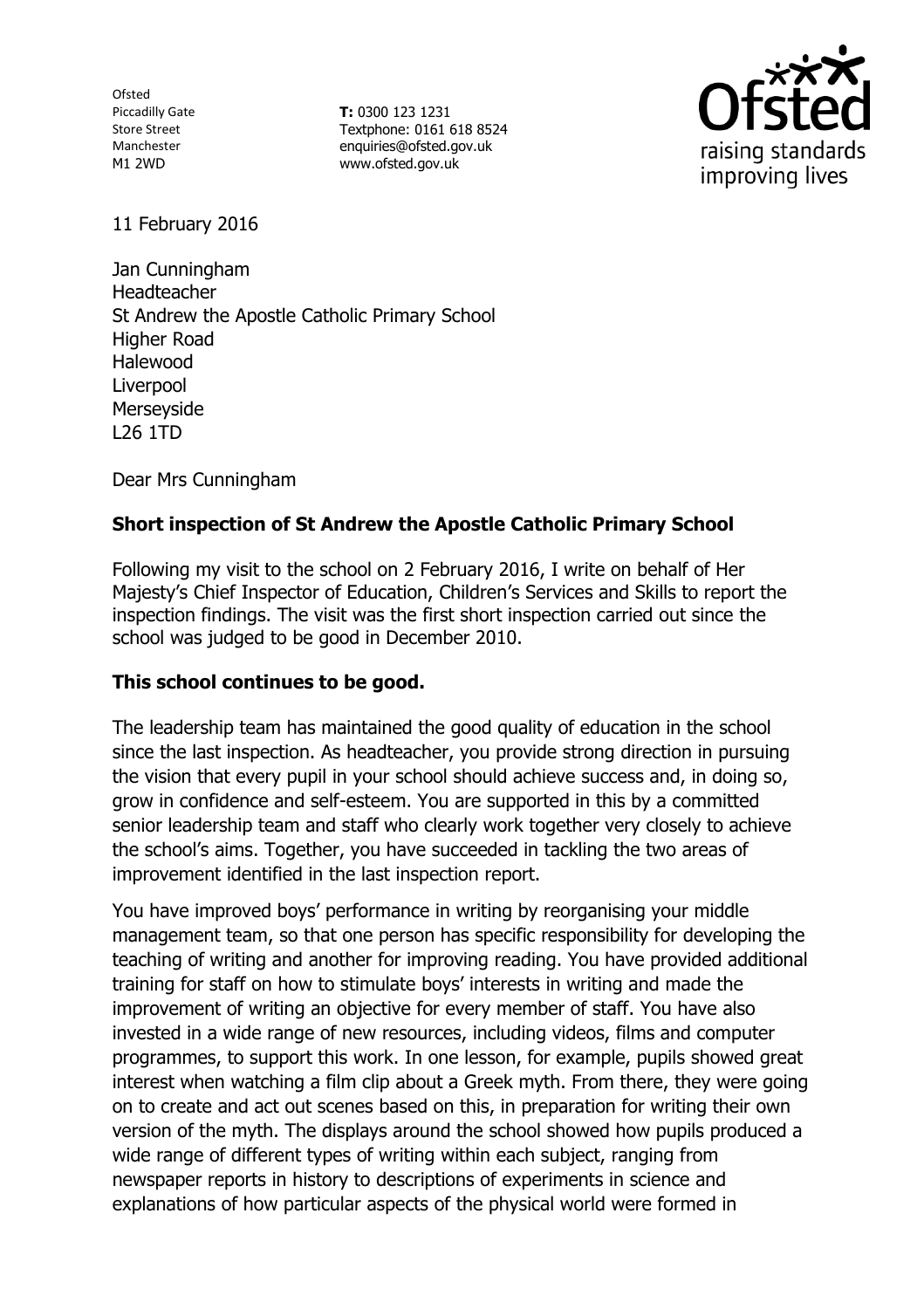

geography. Through these approaches, you have succeeded in raising standards in writing, so that they are at least in line with the national average for all pupils, including boys, disadvantaged pupils and those with special educational needs.

The second area for improvement in the last inspection report was to increase the proportion of Year 6 pupils reaching the higher levels of attainment in the national tests. In tackling this, you again provided specific training for teachers and teaching assistants to ensure that they were challenging the most able. You introduced individual learning plans, so that every child could focus on a particular aspect of work that she or he needed to improve. You also timetabled specific lessons on mental arithmetic, to increase each pupil's confidence, accuracy and speed in this area. In addition, you employed a peripatetic teacher to give extra support to pupils in Year 6. As a result, the proportion of pupils reaching the higher levels in mathematics has increased each year and, in 2015, was well above the national average. Now that 'levels' are no longer used in assessing pupils, the mathematics leader has provided further training for colleagues to ensure that they know how to help each pupil to master specific aspects of the subject. Work in pupils' books shows that this is having a positive impact and that the improvements made over the last five years are set to continue.

# **Safeguarding is effective.**

You have rigorous systems for checking on the suitability of staff to work with children. The school's child protection policy and procedures are appropriate and cover all the required areas, including combatting terrorism and dealing with suspected cases of female genital mutilation, forced marriage and trafficking. You have adopted the local authority's 'acceptable use' policy, to ensure that children are protected from harm when using the internet and social media.

During my visit, I spoke to the parents and grandparents of 15 pupils from across all year groups. They were unanimous in their praise of the school, describing it as 'really warm and welcoming', 'a happy school' and one where staff were 'very friendly' and 'very helpful' if they or their children had any problems. Of the 30 parents who responded to Ofsted's online questionnaire, all but one would recommend the school to others. Without exception, they said that their children were well looked after and felt safe at school.

This positive feedback was echoed by the eight children, chosen at random from Years 3 to 6, to whom I spoke. They said that they enjoyed coming to school, felt safe there and also on the way to and from school. They were very enthusiastic about the bike safety and first-aid lessons they received. They knew whom to contact if they had any problems or worries and were confident that they would receive any help they needed. They knew how to keep themselves safe when using the internet and social media. They told me that mobile phones were not allowed in school and had to be handed in if they were brought. They said that there had been some bullying in the past but this had been dealt with very effectively. This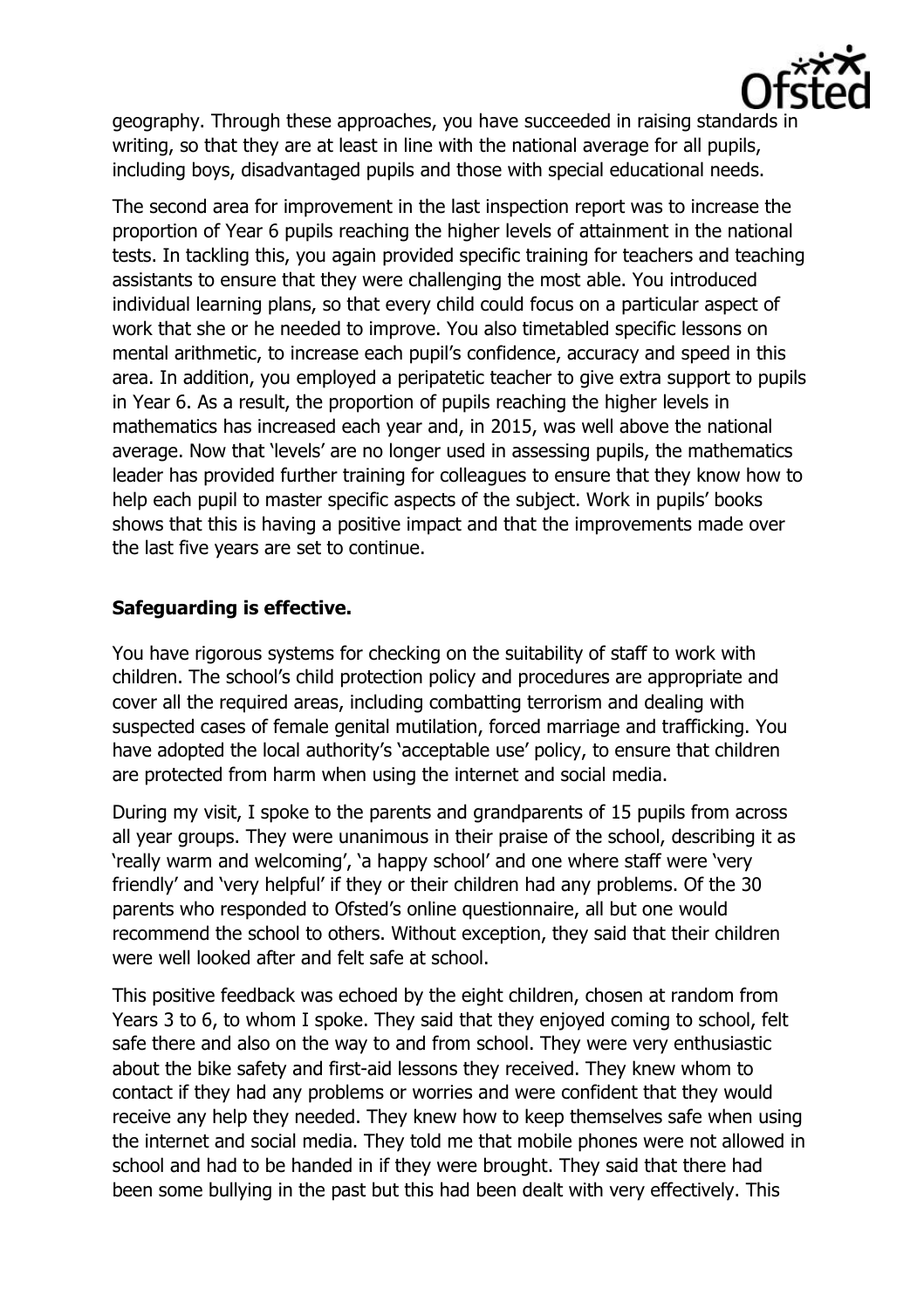

was borne out by the behaviour records that you showed me.

You and the learning mentor ensure that any pupils or families at risk of harm receive appropriate support and you have established strong links with relevant agencies outside the school.

### **Inspection findings**

- As a result of frequent visits to classrooms and regular analysis of information about pupils' progress, you and your senior colleagues have a clear and accurate view of the strengths and the areas of development in teaching and learning within your school. Where necessary, you have provided additional support to staff who need to refine particular aspects of their work. Your records show that this has led to improvements.
- My visits to lessons and an examination of plans showed that your teachers match work very carefully to the needs of individual pupils, so that they make good progress. Teaching assistants play a crucial role in lessons and I saw instances where they helped pupils, who might otherwise have lacked confidence, to take a full and active part in class and group discussions. My examination of books showed that your marking policy is being applied consistently to give pupils a clear idea of how well they are doing and what they need to do to improve further.
- You have rightly identified that standards of reading now need to be improved and you and your staff are approaching this with determination, drawing on the successful approaches that you used to improve writing. You have invested in a wide range of fiction and nonfiction books and are placing a considerable emphasis on reading for pleasure, as well as reading for other purposes. The high-quality displays around the school reflect this. In order to encourage others to extend their reading, pupils in Year 6 have drawn up a list of 'Eleven books you must read before you are eleven'. Younger children have identified 'Five books to read before you are five'. You have also made good use of drama workshops and visits to the theatre to stimulate pupils' interest in Shakespeare. You have reviewed your approach to the teaching of reading across the school and provided training on this for all staff. Your own analysis shows that this is leading to improvements. For example, in the early years the proportion of children who were able to read by the middle of last term was considerably higher than in the previous year. In the past, the gap between the performance of disadvantaged pupils and that of the rest of the school has been wider in reading than in writing and mathematics. However, the most recent analysis shows that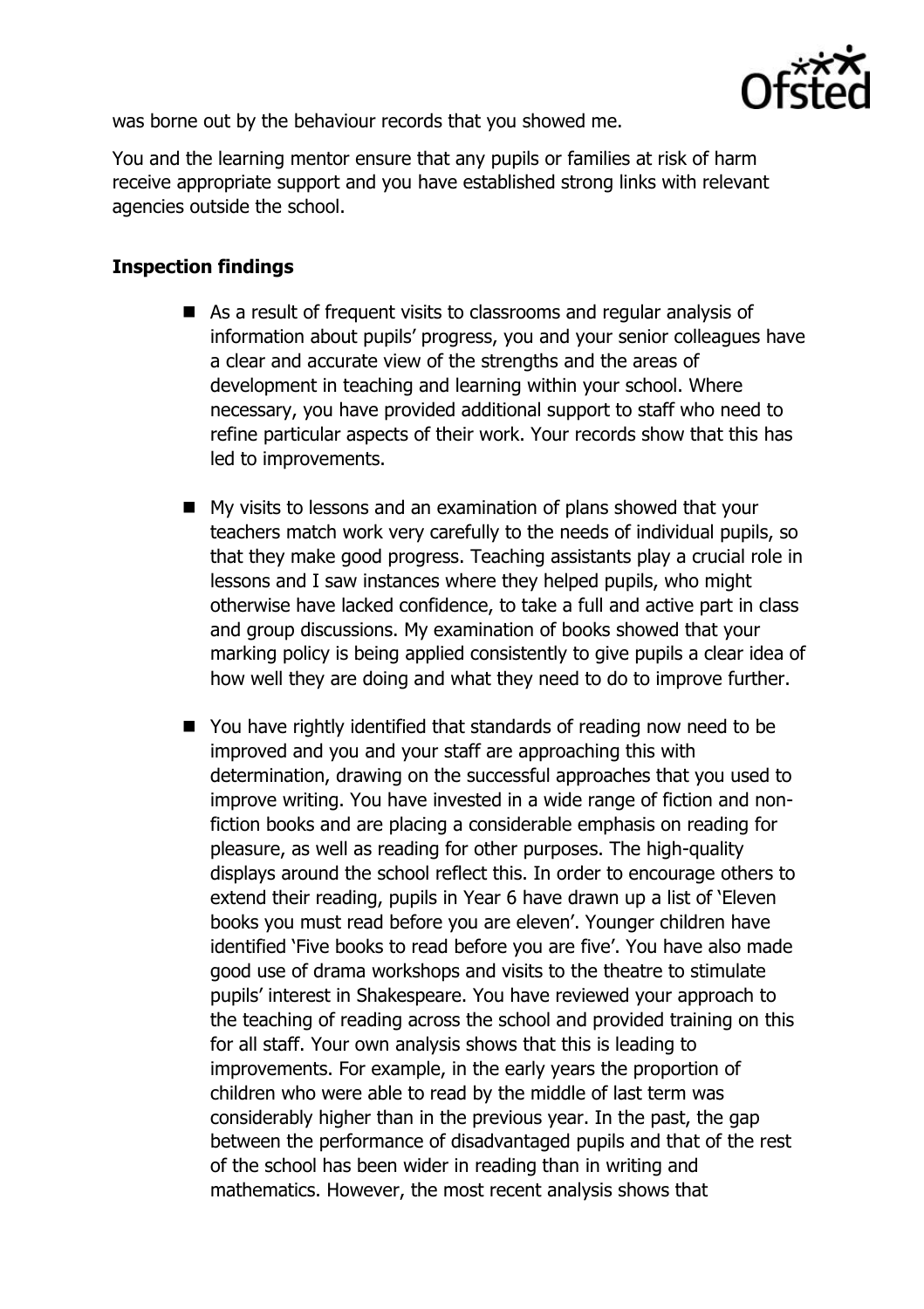

disadvantaged pupils are now making good progress in reading and their standards are improving.

- Another appropriate focus in your development plan is on improving attendance. To tackle this, you have introduced a system of rewards for school attendance, with a prominent display in the assembly hall of the names of those who have achieved various levels of success. The learning mentor is also working with the families of pupils who are persistently absent to help them get their children to school regularly and on time. These approaches are having a positive effect. The attendance figures for last term showed an improvement on the equivalent period the previous year, especially for disadvantaged pupils. There has also been a distinct reduction in persistent absence over the last two years.
- **Pupils of all ages behave very well in and around the school. They are** polite and considerate to adults and to each other. In class they work with great concentration and enthusiasm and even the youngest can be relied on to organise themselves and get on with their work, even when they are not directly overseen by a member of staff.
- Since the last inspection, you have conducted a thorough review of your curriculum. This was prompted by two factors. You wanted to ensure that you took on board the most recent revisions to the National Curriculum. Equally importantly, you had identified that the topic-based approach that you had used previously meant that you did not cover all the skills in each area. As a result, you now teach separate subjects, with each subject being led by a member of staff. This ensures that you have full coverage of the curriculum. It also gives all members of staff the opportunity to gain the leadership and management experiences that will enable them to further their careers. The individual subject plans have clear priorities and timescales. However, they do not include precise targets and measures to check whether pupils are making the intended improvements in knowledge, skills and understanding.
- The staff who responded to Ofsted's online questionnaire were overwhelmingly positive. They all agreed very strongly that they are proud to work at the school and that pupils are safe there. Individual comments referred to the sense of family, the high level of care and the good management in the school, as well as to the way that all staff work as a team.
- You and your colleagues place a very strong focus on pupils' spiritual, moral, social and cultural development. Through assemblies and themed days and weeks, pupils are given the opportunity to reflect on a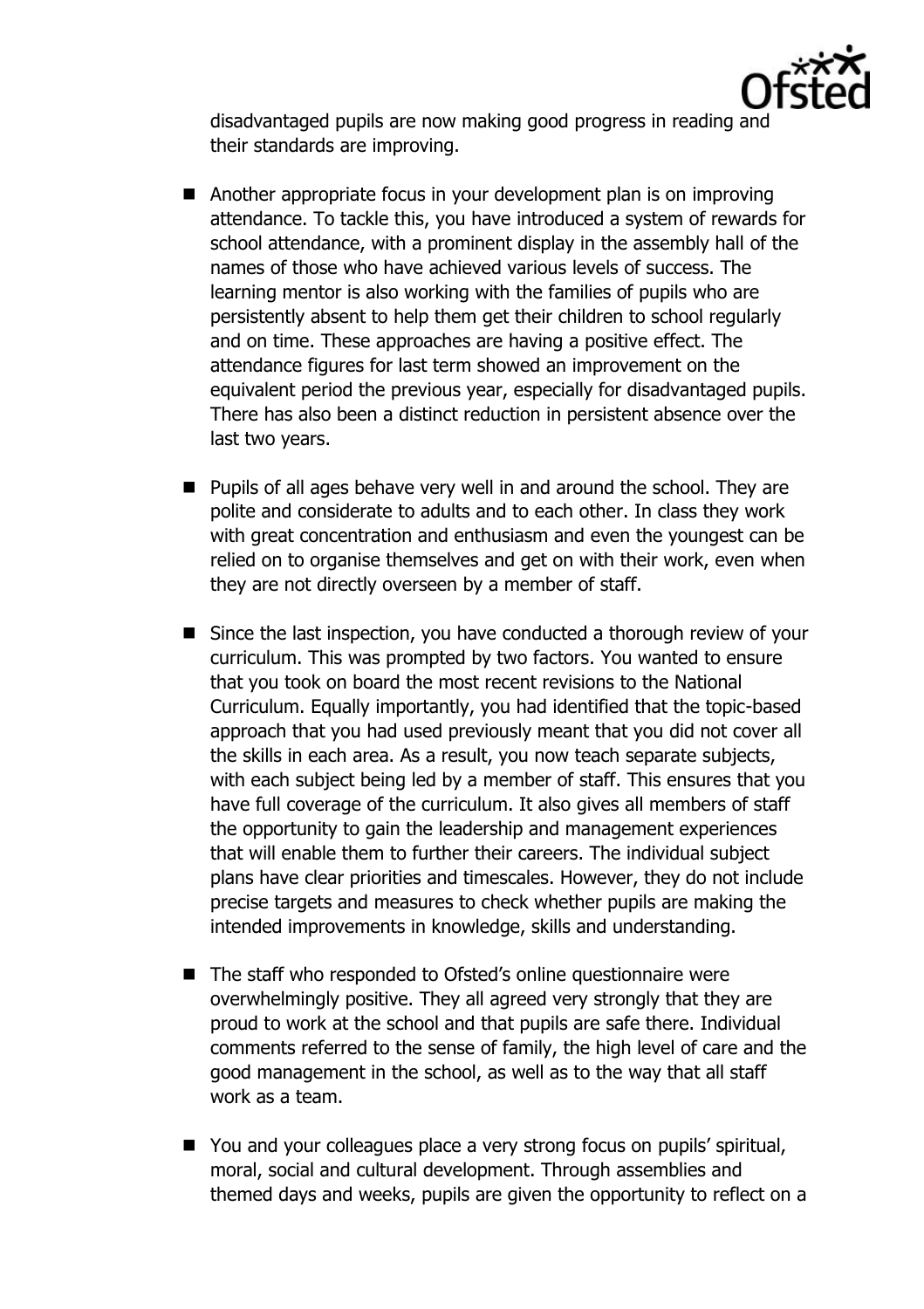range of moral issues. They have the opportunity to develop their leadership skills and contribute to the life of the school in a variety of ways, such as through membership of the school council and the eco council or through their work as prefects. Each year, the school focuses on developing pupils' understanding of a particular faith. As part of the work on British values, pupils have researched their own ancestry and produced a large display showing how several of them can trace their families to several countries across the world. This is being used to celebrate the diversity within the school and in Britain. The curriculum is enhanced through visits to the theatre, to concert halls and through projects conducted by visitors to the schools. The collaboration with a professional artist has been particularly successful and the children's work, based on the techniques of a range of painters and designers, is impressive. You regularly invite speakers from a wide range of occupations to share their experiences with the pupils, in order to extend their horizons and raise their aspirations.

- The governing body has recently been reconstituted and the number of committees reduced to two, to make business more manageable and to ensure greater involvement by each member. Governors receive regular reports on pupils' performance from you and your colleagues and use these, together with information gathered through visits to the school, to hold you to account. The governors to whom I spoke had a clear understanding of the school's strengths and weaknesses and what the priorities for the next stage of development are. They ensure that good use is made of the additional funding for primary physical education and sport to enhance provision in the school. The report on this on the school's website is very informative and well-written and gives a succinct account of how the money has been spent and what the impact has been. It presents a clear rationale for the use of the money over three years and a precise indication of the proportions of pupils who have benefitted from the investment in extra training and additional equipment.
- The governors also ensure that appropriate use is made of the additional pupil premium funding to support disadvantaged pupils. The report on this traces the clear improvements that have been made in closing the gap between the performance of disadvantaged pupils and others in the school. However, the lack of precise targets makes it difficult to determine what the school's intentions are and to what extent they have been achieved. The information about governors on the school's website is incomplete. For example, it does not include the record of governors' attendance at meetings.